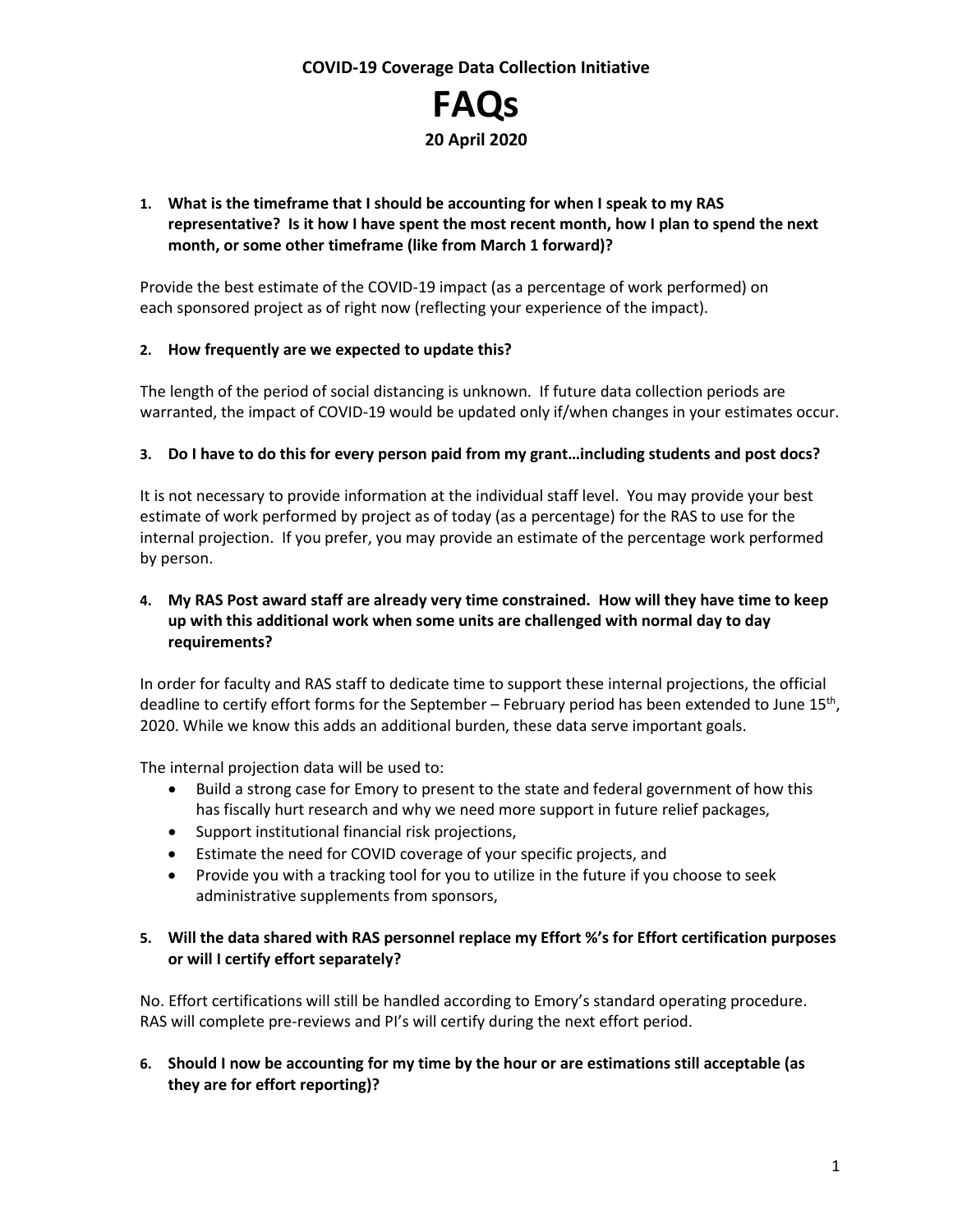# **FAQs**

## **20 April 2020**

No. Effort certifications will still be handled according to Emory's standard operating procedure

**7. It is my understanding that we will capture effort changes through FORT and then the effort certifications will be adjusted accordingly rather than the PI certifying effort themselves. Is that correct?**

We are capturing estimates of the impact of COVID-19 as outlined in FAQ4 above. These data do not replace the standard effort reporting process. *This is an internal projection tool only.*

**8. Will the effort collected on these reports be used for effort reporting purposes? If not, we are creating two different representations of effort. Which one will tie to what is being billed to the funding agency?**

We are capturing estimates of the impact of COVID-19 as outlined in FAQ4 above. These data do not replace the standard effort reporting process. *This is an internal projection tool only.*

**9. How do we manage faculty that will not be comfortable certifying for % different from what is being charged to grants?**

We are capturing estimates of the impact of COVID-19 as outlined in FAQ4 above. These data do not replace the standard effort reporting process. *This is an internal projection tool only.*

#### **10. Will effort reports still be the official source of record for financial reports?**

Yes. *This is an internal projection tool only.* We have confirmed there is no audit risk for differences in these projections of the estimated impact of COVID-19 and the actual effort certification system.

- **11. How will we keep track of what effort % exist for varying time periods for different purposes? See below:**
	- **Effort for financial reports**
	- **Effort for billing grants**
	- **Effort linked to work on grant/meeting aims**
	- **Effort for certification purposes**
	- **Effort linked to charging payroll distributions**

For the purpose of estimating the impact of COVID-19, estimate the impact as a percentage of work performed. Effort continues to be handled in the effort system.

**12. Can you elaborate on what this bullet means (the % of estimated work to be performed on affected projects during social distancing)? Are we assuming that the % effort would be different for faculty with the social distancing protocol being instituted? Why wouldn't we assume the effort would have been what was being charged before the protocol and adjust to actuals? Just trying to understand the bullet.**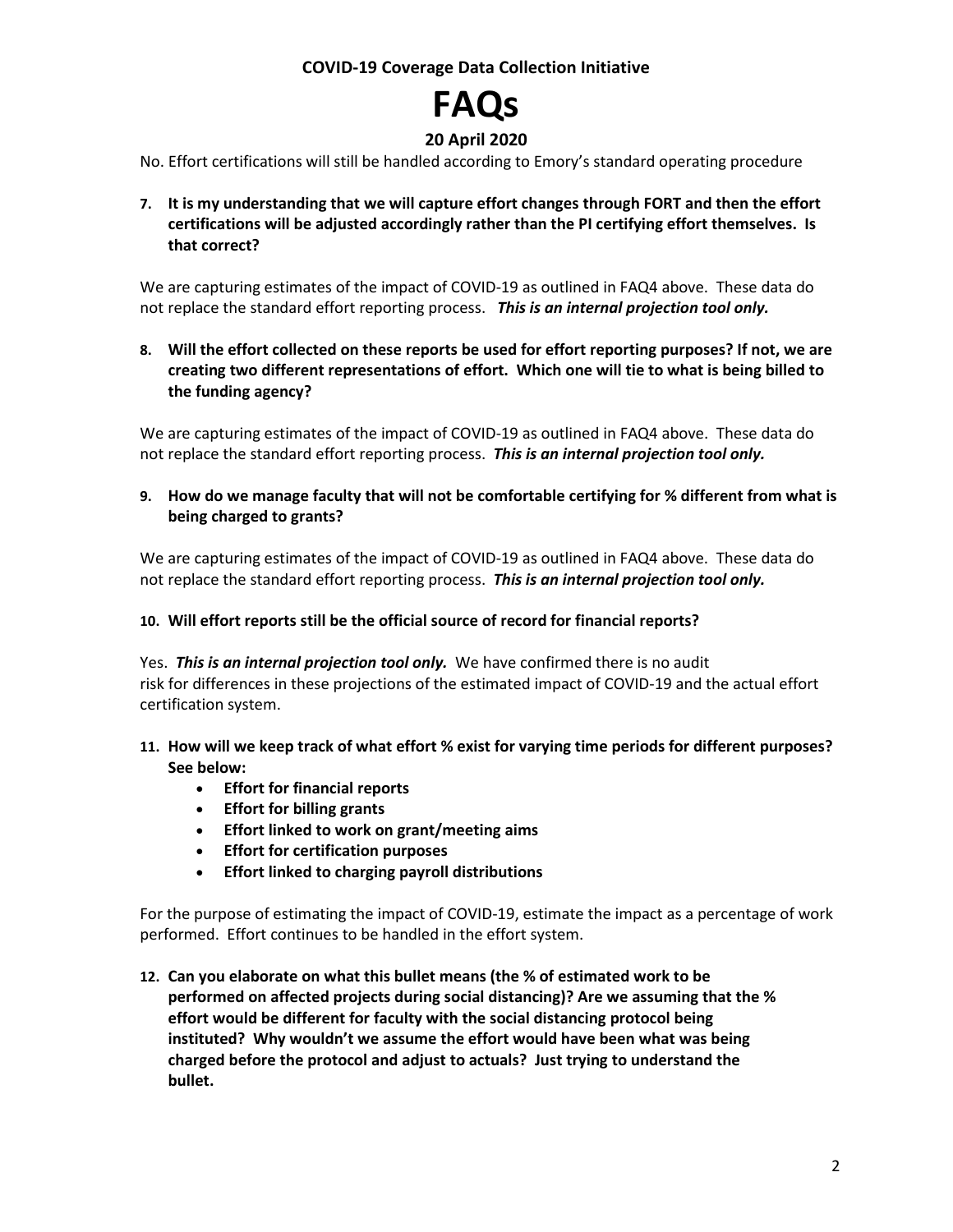# **FAQs**

# **20 April 2020**

Dr. Bruner's 4/16 email clarified the data collection methodology for estimating the impact of COVID-19. You are not reporting effort. Provide the best estimate of the COVID-19 impact (as a percentage of work performed) on each sponsored project as of right now.

#### **13. If we are capturing time "not worked" on grants? Are PIs setting themselves up to look not productive?**

Not at all. This data collection tool is not designed to measure of productivity. These data serve as an internal projection tool as outlined in FAQ4.

#### **14. Will the University be providing official guidance/communication for federal and industry sponsors regarding continued funding of research projects that have ramped down and continue to charge grant expenditures? Will these projects be eligible for cost extensions?**

Most federal agencies indicate there will be opportunities for both no-cost *and* cost extensions with a strong rationale and supporting documentation. Non-federal agencies have been less clear on either documentation or support as of today. ORA continues conversations with non-federal sponsors. Additional information on non-federal sponsors will be provided as it becomes available.

#### **15. Where can investigators find the official federal and other sponsor guidance regarding the requirement to maintain documentation of the level of investigator/staff effort that is being provided while work is decreased/not being performed?**

ORA maintains a COVID 19 website that has information and links to sponsor guidance. See [http://ora.emory.edu/COVID/index.html.](http://ora.emory.edu/COVID/index.html)

#### **16. Should I account for staff on my report if I'm currently in the process or in the future going to use the University's redeployment tool for the individual?**

Provide the best estimate of the COVID-19 impact (as a percentage of work performed) on each sponsored project as of right now. The length of the period of social distancing is unknown. The impact of COVID-19 would be updated to reflect any staff who are redeployed in the future.

#### **17. Will this become an auditable document for UG/A-133 purposes?**

No

#### **18. Will my billing to the funding agency be different than what my effort certification says? If so, how do I reconcile this when I am reporting on award aims and progress?**

It may be. Billing and effort often differ due to the salary cap and cost sharing. As we continue to learn more about sponsor responses to the pandemic, ORA will continue to provide updates.

#### **19. If we are billing funding agencies for a greater percentage of salary to my grant than what I am actually working will there be any risk to me as a PI?**